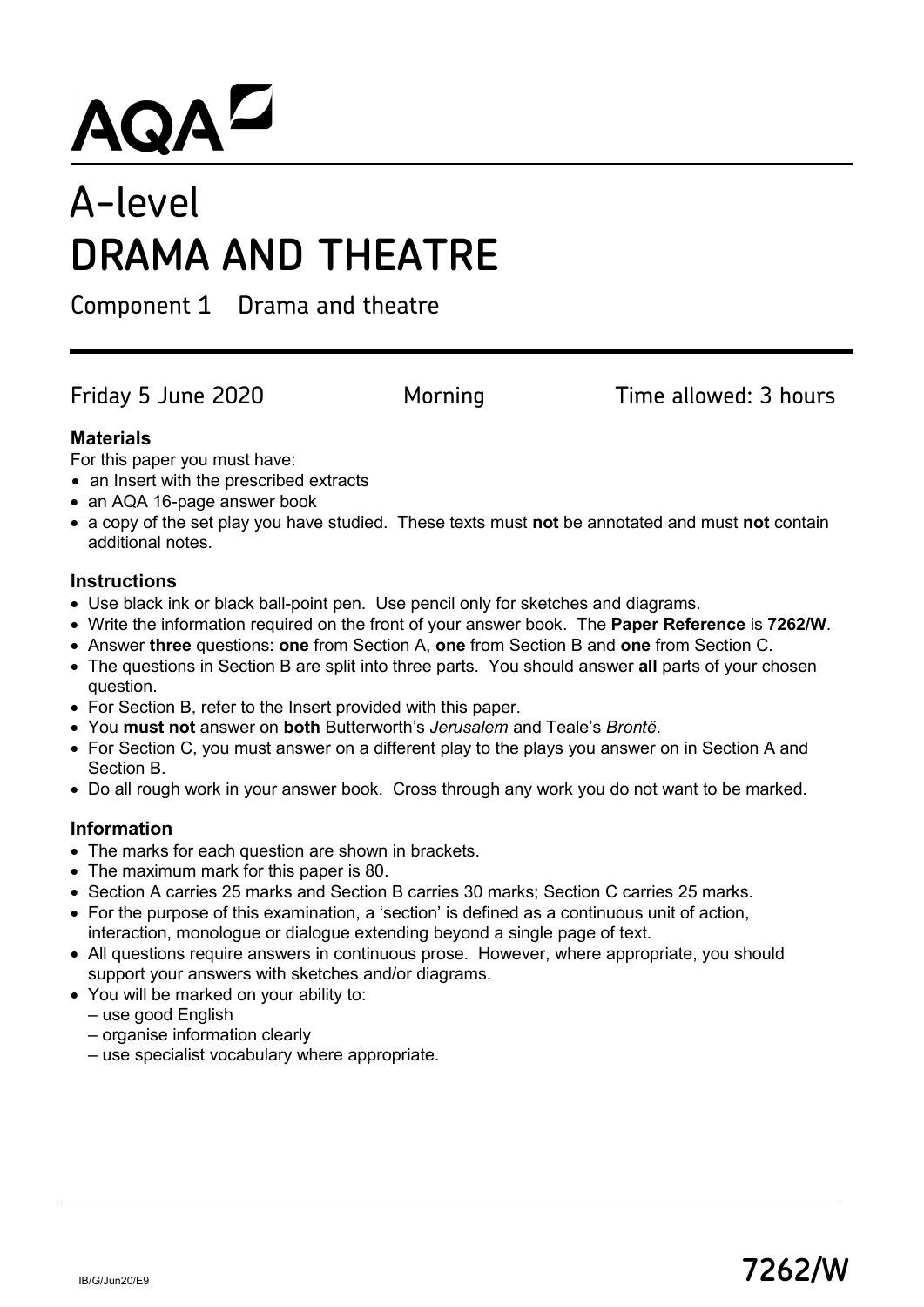Answer **one** question from this section.

For the purposes of this examination, a 'section' is defined as a continuous unit of action, interaction, monologue or dialogue extending beyond a single page of text.

You are reminded that you **must not** answer on **both** Butterworth's *Jerusalem* and Teale's *Brontë*.

#### **Sophocles:** *Antigone*

#### **EITHER**

**0** | **1** | As a director, **or** as a performer playing Creon, discuss how you would achieve your intended effects in **two** separate sections where Creon interacts with Antigone.

> You must make specific reference to the social, cultural **and/or** historical context of *Antigone* in your answer.

> > **[25 marks]**

**OR**

**0 2** As a designer, discuss how you would create a dramatic impact for your audience in **two** sections of the play. You should refer to **two or more** of the following design elements in your answer: set, costume, lighting, sound.

> You must make specific reference to the social, cultural **and/or** historical context of *Antigone* in your answer.

> > **[25 marks]**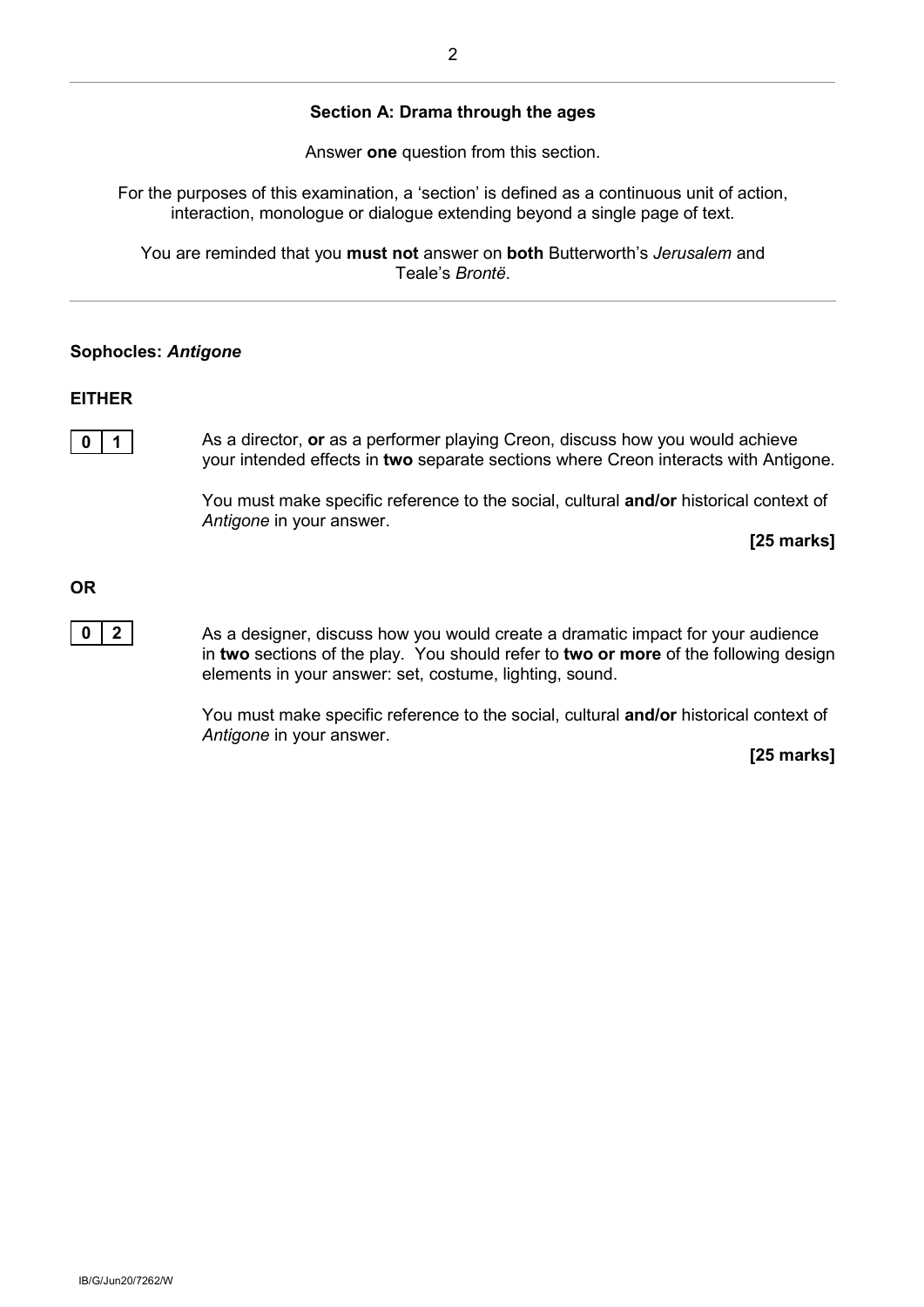#### **OR**

**0** | **3** | As a designer responsible for costumes and accessories for members of 'the Watch', **or** as a performer playing Dogberry, discuss the methods you would use to make the audience laugh in **two** separate sections of the play.

> You must make specific reference to the social, cultural **and/or** historical context of *Much Ado About Nothing* in your answer.

> > **[25 marks]**

# **OR**



**0 4** As a director, discuss how your direction of Don Pedro and Don John would help to convey their contrasting characters to the audience.

> You should refer to **two** separate sections of the play where Don Pedro and Don John appear either together or separately.

You must make specific reference to the social, cultural **and/or** historical context of *Much Ado About Nothing* in your answer.

**[25 marks]**

# **Goldoni:** *A Servant to Two Masters*

**OR**



You must make specific reference to the social, cultural **and/or** historical context of *A Servant to Two Masters* in your answer.

**[25 marks]**

#### **OR**



**0 6 6** As a performer, discuss how you would play the role of Florindo in **at least two** separate sections of the play in order to reveal different aspects of his character**.**

> You must make specific reference to the social, cultural **and/or** historical context of *A Servant to Two Masters* in your answer.

**[25 marks]**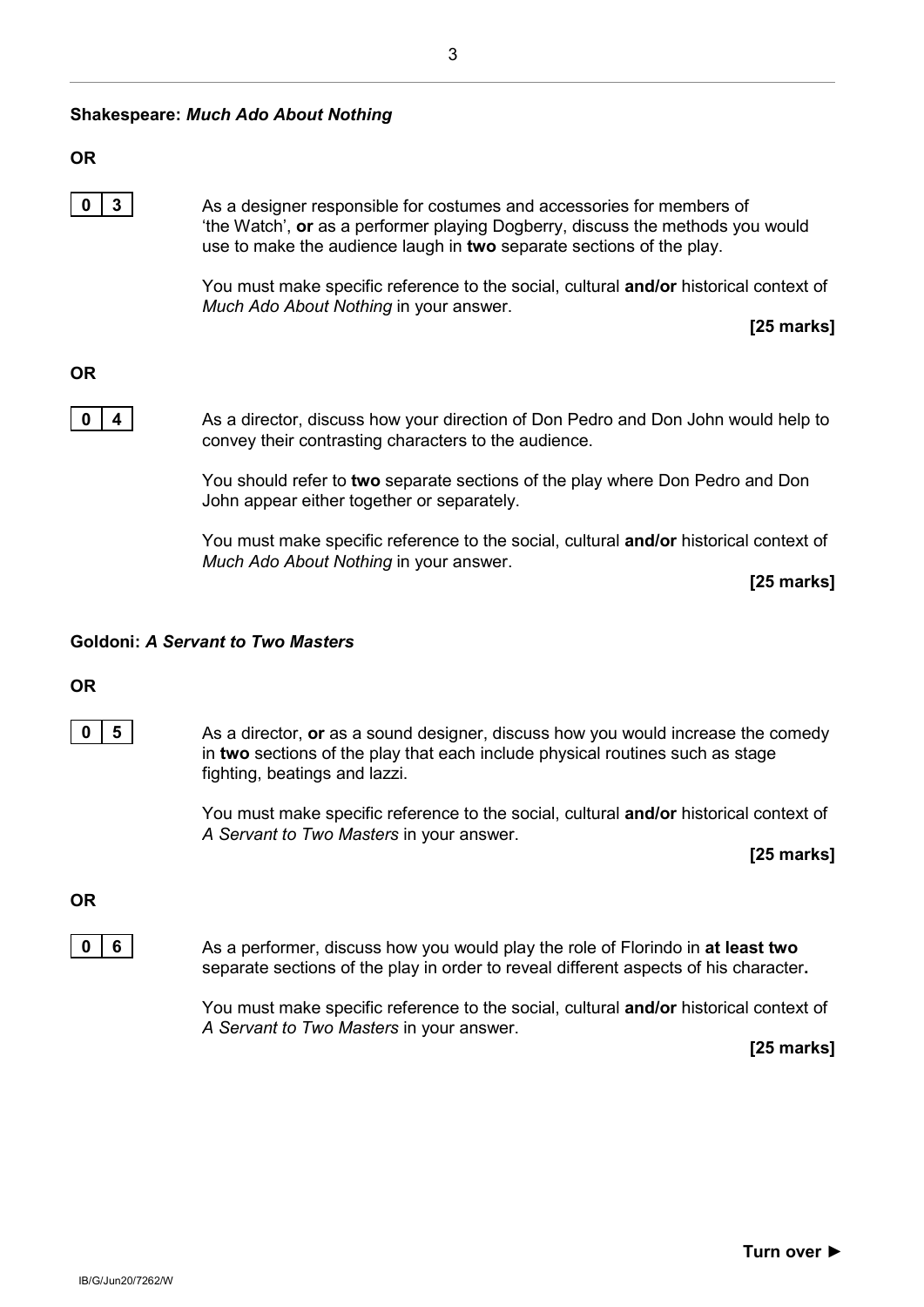# **OR**

**0** | **7** | As a director, **or** as a designer of lighting **and** sound, discuss how you would highlight the growing tension between Hedda and Judge Brack in **two or more** sections of the play.

> You must make specific reference to the social, cultural **and/or** historical context of *Hedda Gabler* in your answer.

> > **[25 marks]**

**OR**

**0** | **8** | As a performer, discuss how you would play the role of Eilert Loevborg in **at least two** sections of the play in order to highlight his contrasting attitudes towards Hedda and Thea.

> You must make specific reference to the social, cultural **and/or** historical context of *Hedda Gabler* in your answer.

**[25 marks]**

#### **Brecht:** *The Caucasian Chalk Circle*

#### **OR**

**0** | **9** | As a director **or** as a performer playing the Fat Prince, discuss how you would convey Brecht's criticism of the ruling classes in **at least two** separate sections of the play.

> You must make specific reference to the social, cultural **and/or** historical context of *The Caucasian Chalk Circle* in your answer.

> > **[25 marks]**

**OR**

**1** | **0** | As a designer, discuss how your set design ideas would provide suitable settings for **at least two** different sections of the play. You may include ideas for projections/multi-media, if appropriate to your design concept.

> You must make specific reference to the social, cultural **and/or** historical context of *The Caucasian Chalk Circle* in your answer.

> > **[25 marks]**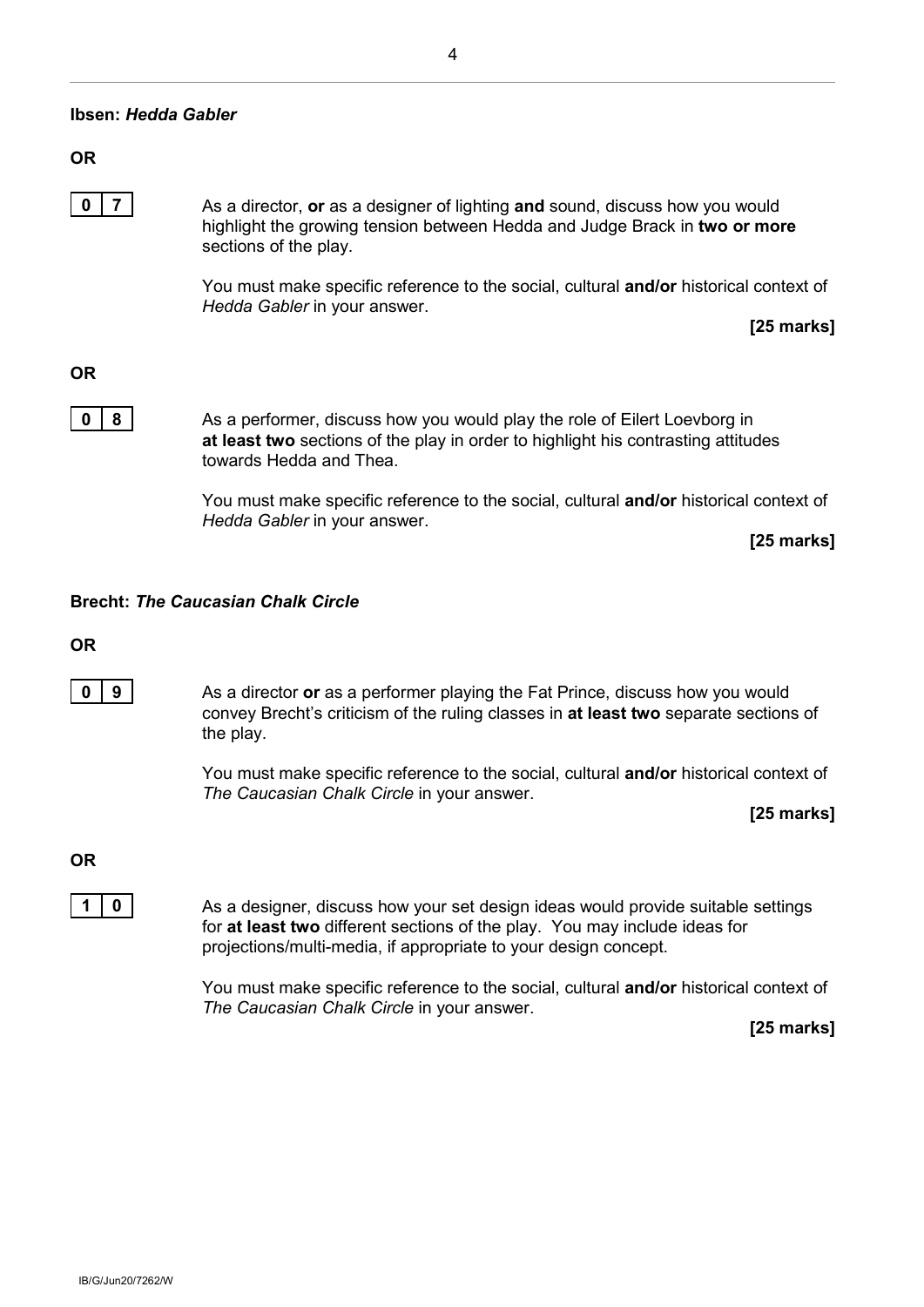# **Fo:** *Accidental Death of an Anarchist*

#### **OR**

**1 1** As a director, **or** as a designer for lighting **and/or** sound, discuss how your ideas would contribute to the creation of a chaotic atmosphere in **two** separate sections of the play.

> You must make specific reference to the social, cultural **and/or** historical context of *Accidental Death of an Anarchist* in your answer.

> > **[25 marks]**

# **OR**

**1** 2 **As a performer, playing either** the role of Feletti, **or** the role of the Constable, discuss how your performance would achieve your intended audience response in **two** separate sections of the play.

> You must make specific reference to the social, cultural **and/or** historical context of *Accidental Death of an Anarchist* in your answer.

**[25 marks]**

#### **Butterworth:** *Jerusalem*

#### **OR**

**1** | **3** | As a director, **or** as a performer playing Johnny, discuss how you would communicate the nature of Johnny's relationships with different characters in **two or more** sections of the play.

> You must make specific reference to the social, cultural **and/or** historical context of *Jerusalem* in your answer.

**[25 marks]**

#### **OR**

**1 4 4** As a designer responsible for lighting **and** sound, discuss the specific effects you would wish to create in **at least two** sections of the play and how you would achieve them.

> You must make specific reference to the social, cultural **and/or** historical context of *Jerusalem* in your answer.

> > **[25 marks]**

**Turn over for Section B**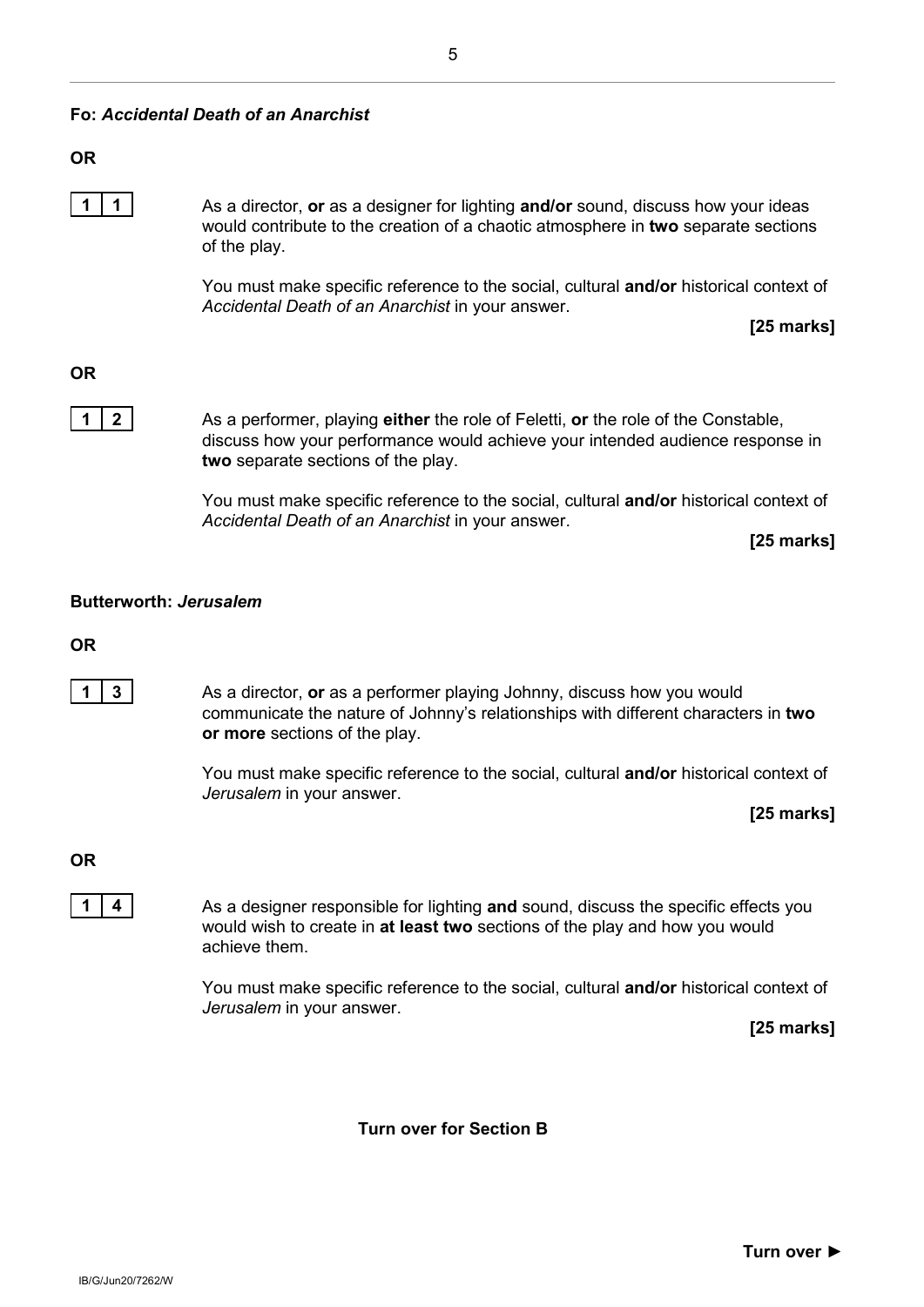#### **Section B: 20th and 21st century drama**

Answer **one** question from this section. Answer **all three parts** of the question.

You are reminded of the **requirement** to make reference in your answers to the social, cultural **and/or** historical context of your selected play text.

You are reminded that you **must not** answer on **both** Butterworth's *Jerusalem* and Teale's *Brontë*.

The extracts for this section are printed in the attached booklet.

The questions for this section are printed in the following order:

#### **Question number and set play:**

- 15. Lorca: *Yerma*
- 16. Williams: *The Glass Menagerie*
- 17. Berkoff: *Metamorphosis*
- 18.Wertenbaker: *Our Country's Good*
- 19. Churchill: *Cloud Nine*
- 20. Teale: *Brontë*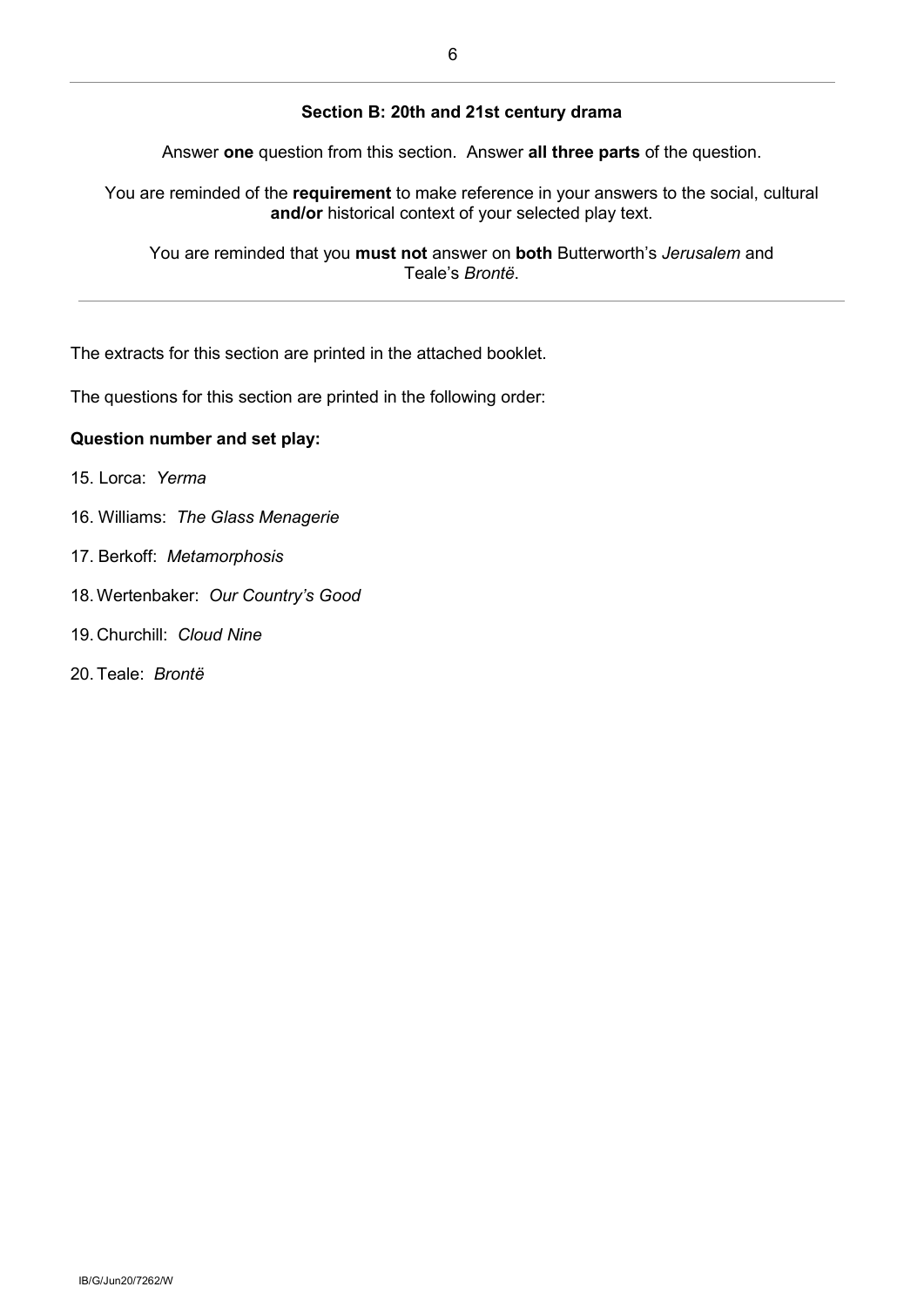#### **Question 15 Lorca:** *Yerma*

**Answer all parts of this question in reference to the extract printed in the enclosed Insert**. You must make specific reference to the social, cultural **and/or** historical context of *Yerma* in your answers and ensure that your interpretative ideas are appropriate to the play as a whole.

The extract is taken from Act One, Scene Two.



**1 5 . 1** Explain and justify how you would direct the actors from **line 1** to **line 51** in order to create your preferred effects for the audience.

**[10 marks]**



**1 5 . 2** As a performer, explain how you would perform the role of Yerma from **line 53** to **line 102** in order to demonstrate her contrasting feelings towards Victor and Juan.

**[10 marks]**



**1 5 . 3** As a designer, explain and justify how your design ideas for the extract would create an appropriate setting for the action. You should refer to **one or more** of the following elements:

- set
- lighting
- sound.

**[10 marks]**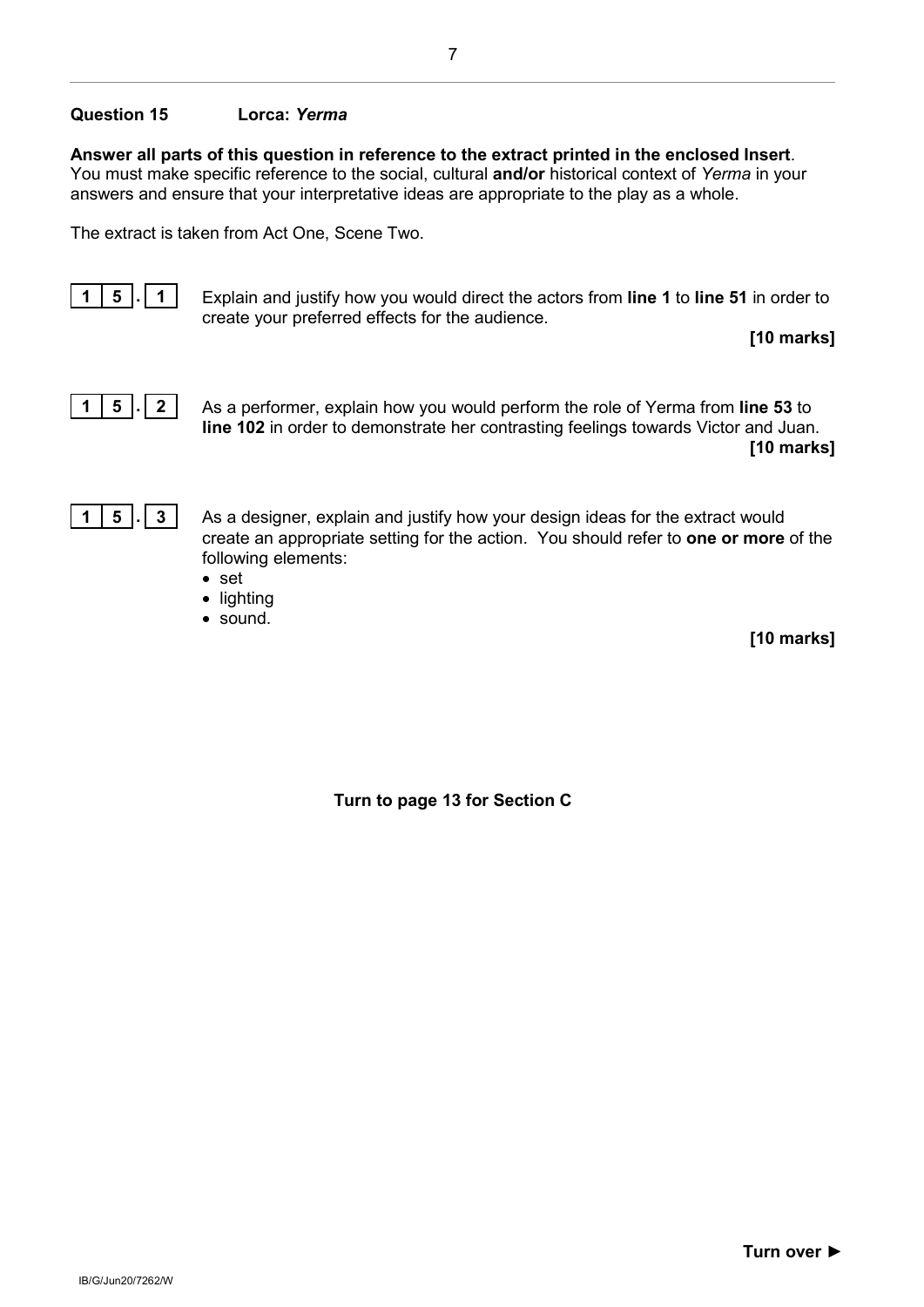# **Question 16 Williams:** *The Glass Menagerie*

**Answer all parts of this question in reference to the extract printed in the enclosed Insert**. You must make specific reference to the social, cultural **and/or** historical context of *The Glass Menagerie* in your answers and ensure that your interpretative ideas are appropriate to the play as a whole.

The extract is taken from Scene Three.



**1 6 . 1** Explain and justify how you would direct the section from **line 53** to **line 94** in order to create your preferred effects for the audience.

**[10 marks]**



**1 6 . 2** As a performer, explain how you would perform the role of Amanda from **line 1** to **line 53** in order to demonstrate her attempt to control Tom.

**[10 marks]**



**1 6 . 3** As a designer, explain and justify how your ideas would contribute to the escalation of tension as the scene develops.

**[10 marks]**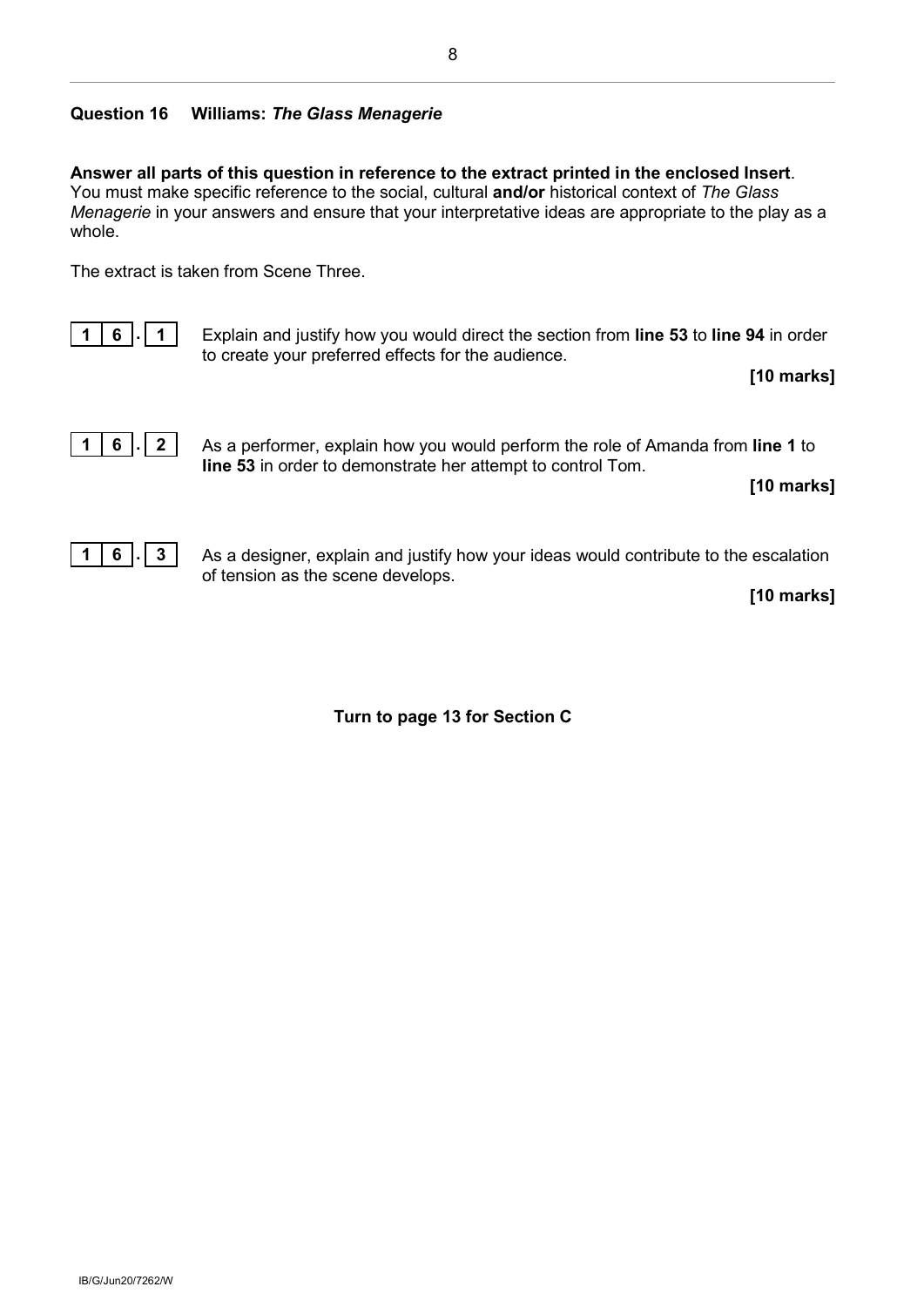# **Question 17 Berkoff:** *Metamorphosis*

**Answer all parts of this question in reference to the extract printed in the enclosed Insert**. You must make specific reference to the social, cultural **and/or** historical context of *Metamorphosis* in your answers and ensure that your interpretative ideas are appropriate to the play as a whole.

The extract is taken from the opening sequences of the play.



**1 7 . 1** Explain and justify how you would direct the actors from **line 1** to **line 33** in order to create your intended atmosphere.

**[10 marks]**



**1 7 . 2** As a performer, explain and justify how you would perform the role of Greta from **line 41** to **line 93** in order to achieve your preferred audience response to the character.

**[10 marks]**



**1 7 . 3** As a designer, explain and justify how your designs would help you to create the location of the action in the Samsa's home. You should refer to **two** of the following design elements:

- set
- sound
- lighting
- projections.

**[10 marks]**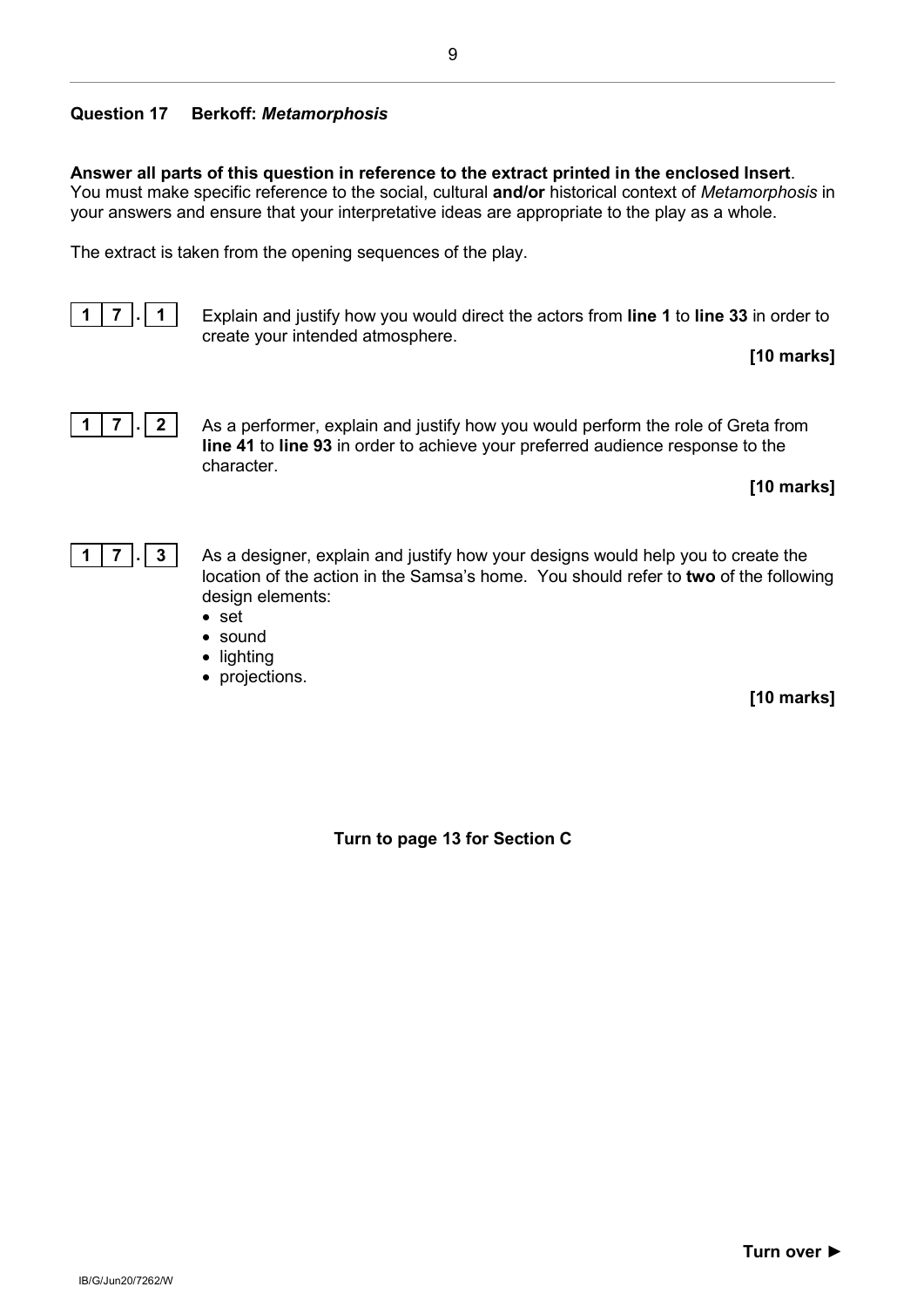# **Question 18 Wertenbaker:** *Our Country's Good*

**Answer all parts of this question in reference to the extract printed in the enclosed Insert**. You must make specific reference to the social, cultural **and/or** historical context of *Our Country's Good* in your answers and ensure that your interpretative ideas are appropriate to the play as a whole.

The extract is taken from Act Two, Scene Eleven.

$$
\boxed{1 \mid 8 \mid 1}
$$

**1 8 . 1** Explain how you would direct the actors from **line 5** to **line 35** in order to demonstrate how the convicts have developed into integrated members of Ralph's 'tiny colony'.

**[10 marks]**



**1 8 . 2** As a performer, explain and justify how you would perform the role of Dabby from **line 36** to **line 75** in order to achieve your preferred audience response.

**[10 marks]**

$$
\boxed{1 \mid 8 \mid . \mid 3}
$$

**1 8 . 3** As a designer, explain and justify your ideas for costume and accessories for **two** of the following characters at this point in the play:

- The Aborigine
- Mary
- Wisehammer.

**[10 marks]**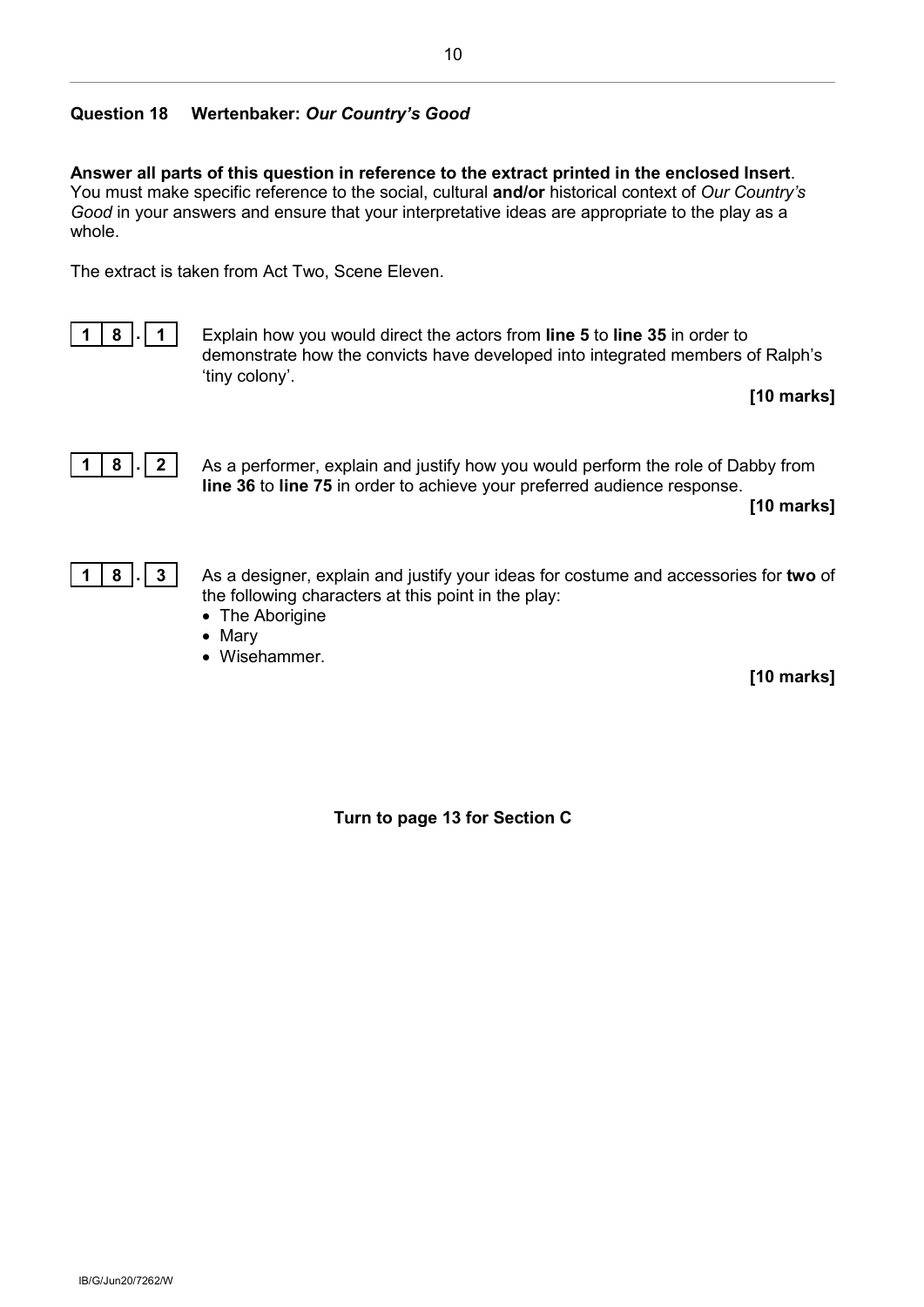# **Question 19 Churchill:** *Cloud Nine*

**Answer all parts of this question in reference to the extract printed in the enclosed Insert**. You must make specific reference to the social, cultural **and/or** historical context of *Cloud Nine* in your answers and ensure that your interpretative ideas are appropriate to the play as a whole.

The extract is from Act Two, Scene One.



**1 9 . 1** Explain and justify how you would direct the actors playing Cathy and Lin from **line 51** to **line 97** in order to achieve your preferred effects.

**[10 marks]**



**1 9 . 2** As a performer, explain and justify how you would perform the role of Betty from **line 7** to **line 50** in order to achieve your preferred audience response.

**[10 marks]**



**1 9 . 3** As a designer, explain and justify your ideas for the creation of a suitable setting for this extract.

You should refer to **at least two** of the following:

- set
- lighting
- sound.

**[10 marks]**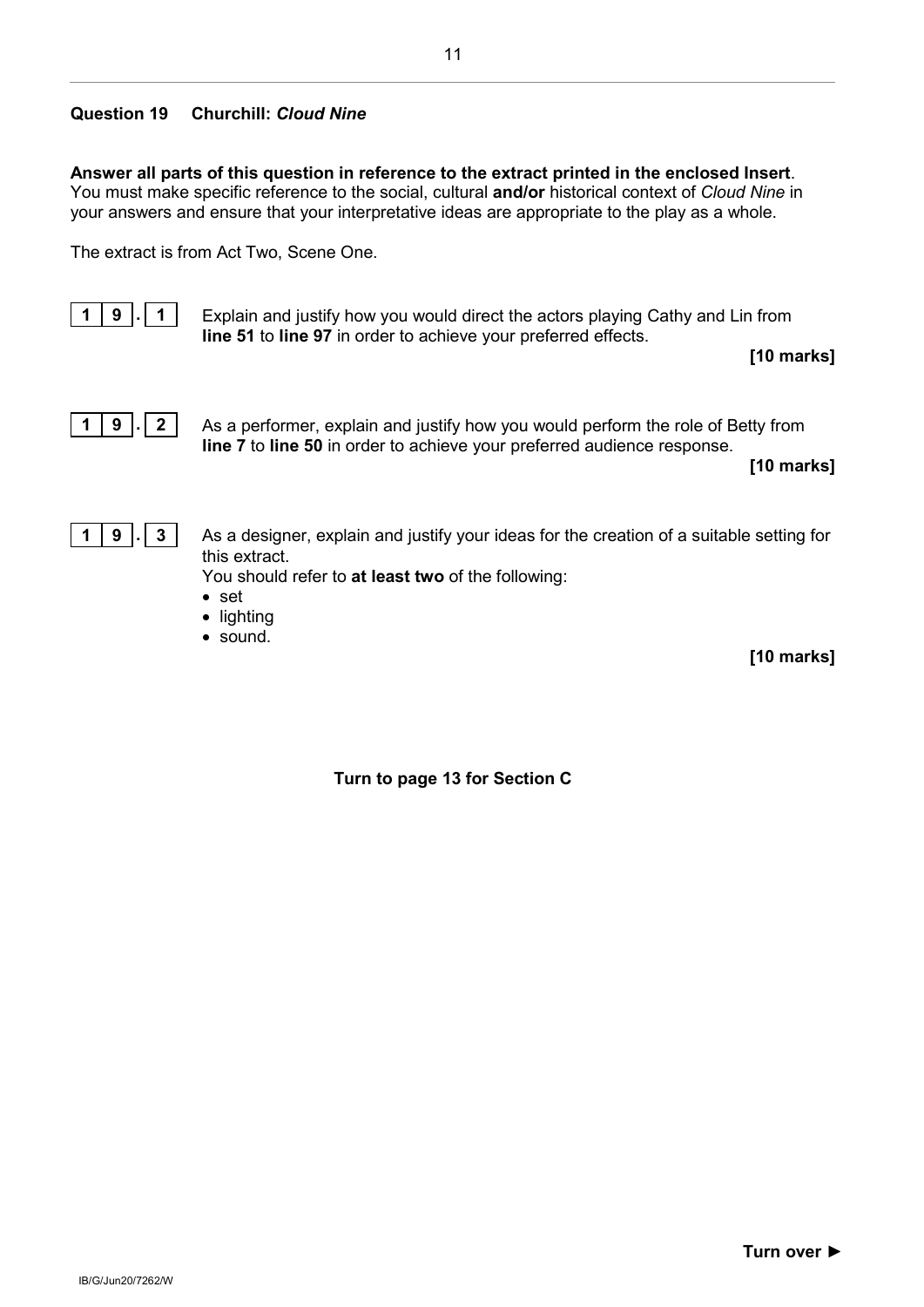#### **Question 20 Teale:** *Brontë*

**Answer all parts of this question in reference to the extract printed in the enclosed Insert**. You must make specific reference to the social, cultural **and/or** historical context of *Brontë* in your answers and ensure that your interpretative ideas are appropriate to the play as a whole.

The extract is from Act Two towards the end of the play.



**2 0 . 1** Explain and justify how you would direct the actors from **line 21** to **line 84** in order to demonstrate the relationship between Charlotte and Emily at this point in the play.

**[10 marks]**



**2 0 . 2** As a performer, explain and justify how you would perform the role of Anne in this extract in order to create your preferred audience response to the character.

**[10 marks]**



**2 0 . 3** As a designer, explain and justify how your ideas for setting and props would be appropriate to the period and action at this point in the play.

**[10 marks]**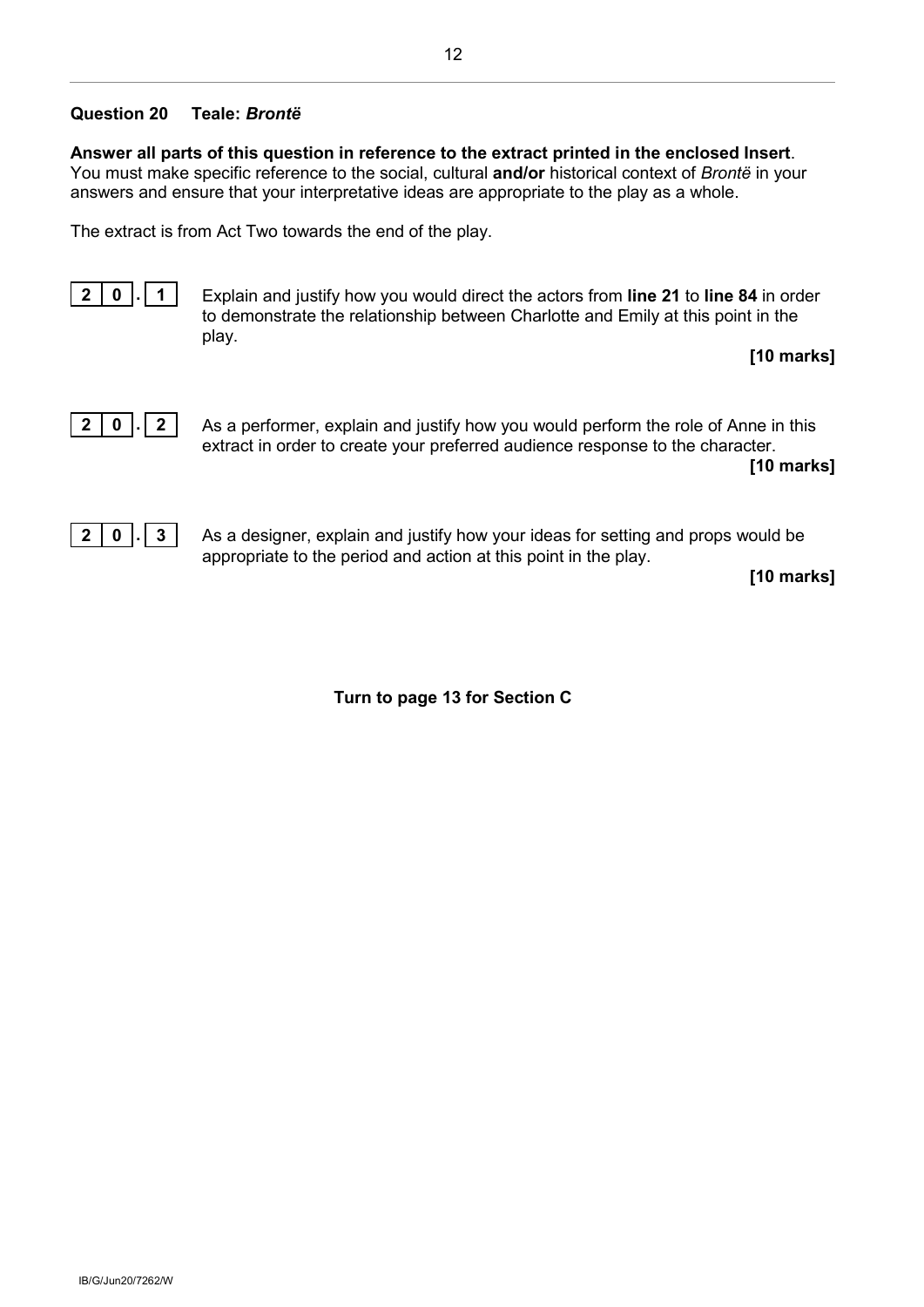#### **Section C: Live theatre production**

Answer **one** of the following questions with reference to **one** live theatre production that you have seen.

At the beginning of your answer you must state: the name of the piece; the name of the company and/or director; the date that you saw the production; and the venue you attended.

You should also state the medium of the production:

- live theatre **or**
- live theatre streamed.

For Section C, you must answer on a different play to the plays you answer on in Section A and Section B.

#### **EITHER**

| $2 \quad 1$ | Briefly explain how the director used one production element to create a dramatic |
|-------------|-----------------------------------------------------------------------------------|
|             | impact at particular moments. Analyse and evaluate the contribution of your       |
|             | chosen element to the total dramatic effectiveness of the production.             |

**[25 marks]**

#### **OR**

**2 2 2** Briefly explain how the set **and/or** costume designer created a specific period setting for the production at particular moments. Analyse and evaluate the contribution that was made by the design(s) to the total dramatic effectiveness of the production.

#### **[25 marks]**

#### **OR**

**2 3** Briefly explain how **two or more** performers used their skills to create tension for the audience through their interaction at particular moments. Analyse and evaluate the contribution of the performers' skills to the total dramatic effectiveness of the production.

**[25 marks]**

#### **OR**

**2 4** Briefly explain how **one or more** performer(s) used their vocal **and** physical skills to engage the audience at particular moments. Analyse and evaluate the contribution of the performer(s)' use of these skills to the total dramatic effectiveness of the production.

**[25 marks]**

#### **END OF QUESTIONS**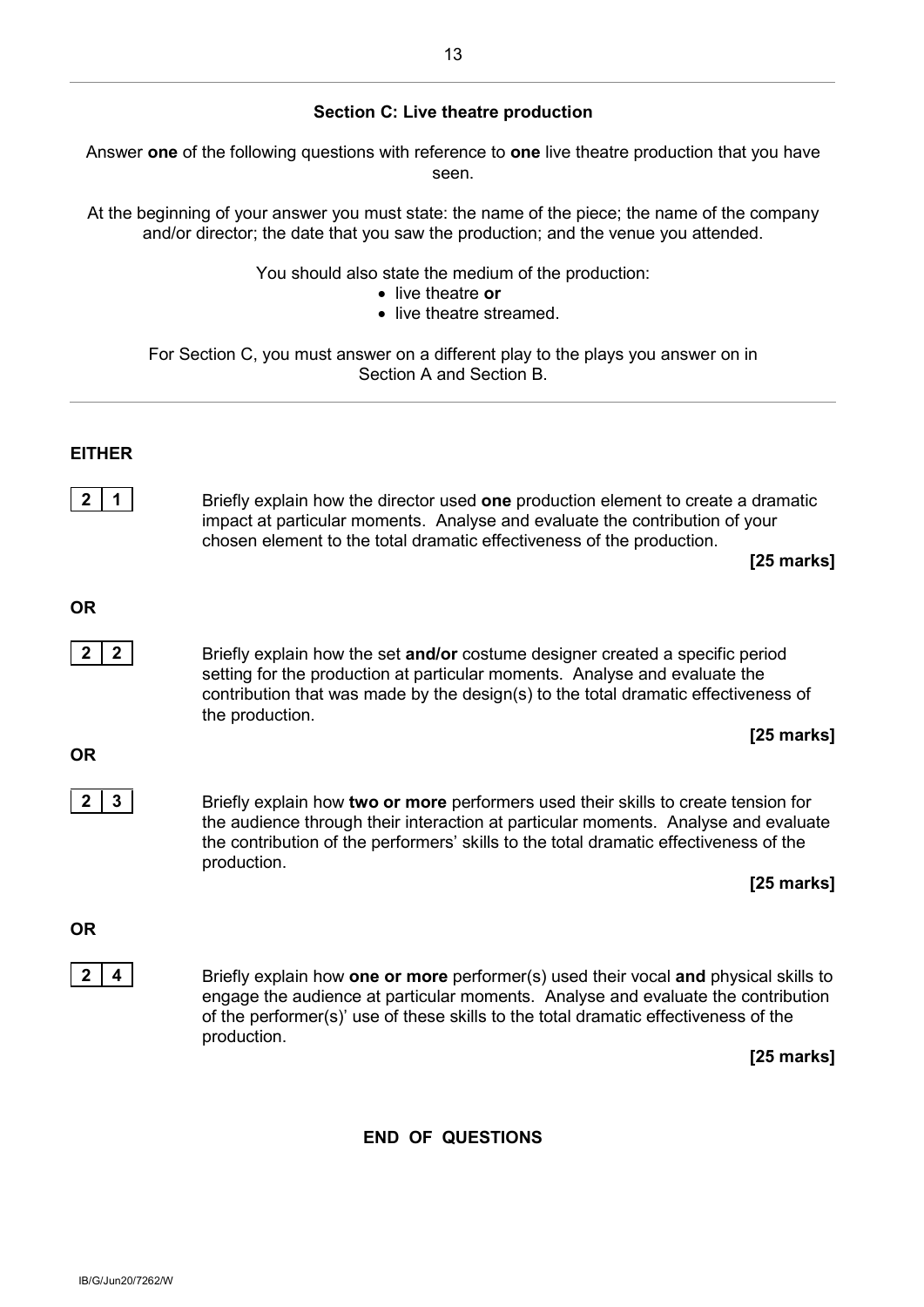# **There are no questions printed on this page**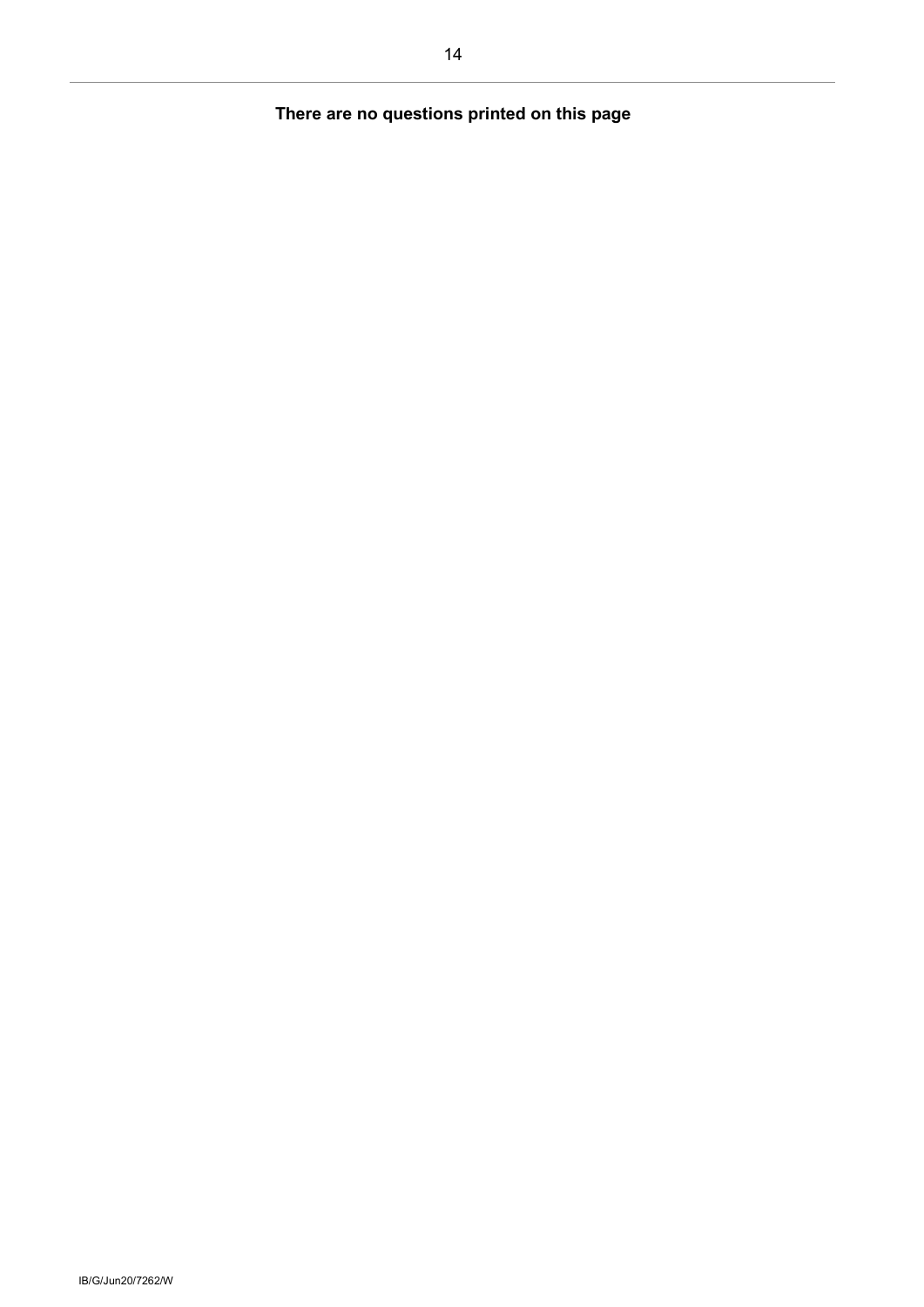# **There are no questions printed on this page**